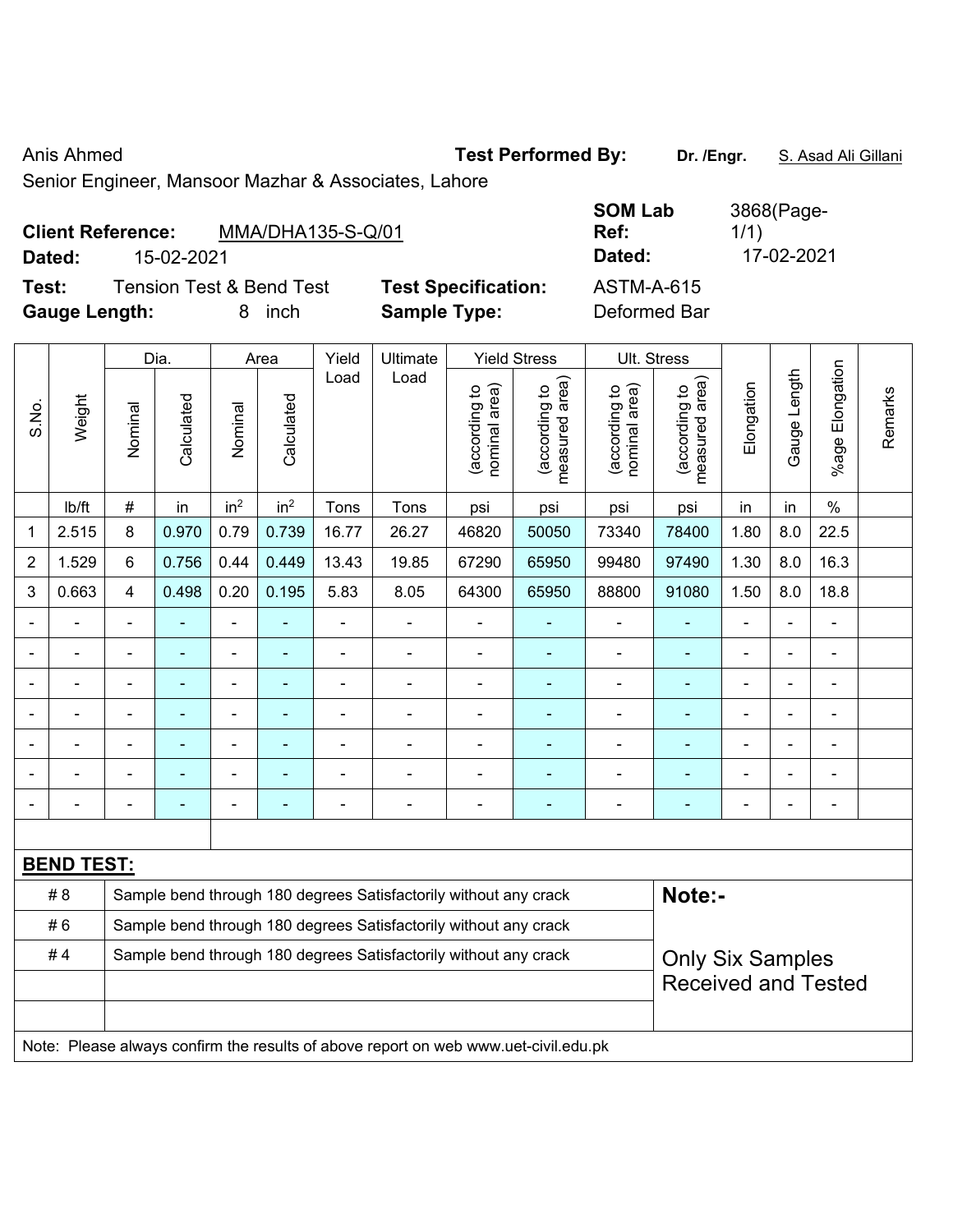Takbeer Tpwer **Test Performed By:** Dr. /Engr. S. Asad Ali Gillani Mecload Road Lahore

**Client Reference: nil** 

**Dated:** 02-03-2021 **Dated:** 02-03-2021

**Test:** Tension Test & Bend Test **Test Specification:** ASTM-A-615 **Gauge Length:** 8 inch **Sample Type:** Deformed Bar

**SOM Lab Ref:** 

|       |                   |                | Dia.           |                          | Area            | Yield          | Ultimate                                                                            |                                | <b>Yield Stress</b>             |                                | Ult. Stress                     |                          |                |                              |         |
|-------|-------------------|----------------|----------------|--------------------------|-----------------|----------------|-------------------------------------------------------------------------------------|--------------------------------|---------------------------------|--------------------------------|---------------------------------|--------------------------|----------------|------------------------------|---------|
| S.No. | Weight            | Nominal        | Calculated     | Nominal                  | Calculated      | Load           | Load                                                                                | (according to<br>nominal area) | (according to<br>measured area) | (according to<br>nominal area) | measured area)<br>(according to | Elongation               | Gauge Length   | Elongation<br>$%$ age        | Remarks |
|       | lb/ft             | $\#$           | in             | in <sup>2</sup>          | in <sup>2</sup> | Tons           | Tons                                                                                | psi                            | psi                             | psi                            | psi                             | in                       | in             | $\%$                         |         |
| 1     | 2.617             | $\,8\,$        | 0.990          | 0.79                     | 0.769           | 29.26          | 36.16                                                                               | 81680                          | 83910                           | 100940                         | 103700                          | 1.00                     | 8.0            | 12.5                         |         |
|       |                   | ä,             | ä,             | $\blacksquare$           | $\blacksquare$  | $\blacksquare$ | ä,                                                                                  | $\blacksquare$                 | ÷                               | $\blacksquare$                 | $\blacksquare$                  | $\blacksquare$           |                | $\blacksquare$               |         |
|       |                   | $\blacksquare$ | $\blacksquare$ | ÷,                       | ÷               | $\blacksquare$ | $\blacksquare$                                                                      | $\blacksquare$                 | $\blacksquare$                  | $\blacksquare$                 | $\blacksquare$                  | $\blacksquare$           |                | $\overline{\phantom{a}}$     |         |
|       |                   |                |                | $\blacksquare$           |                 |                |                                                                                     | $\blacksquare$                 | ۰                               | Ē,                             | $\blacksquare$                  | $\blacksquare$           |                | $\blacksquare$               |         |
|       |                   | $\blacksquare$ | $\blacksquare$ | $\blacksquare$           | ۰               | ۰              | $\blacksquare$                                                                      | $\overline{a}$                 | ۰                               | $\blacksquare$                 | $\overline{\phantom{0}}$        | $\blacksquare$           | $\blacksquare$ | $\qquad \qquad \blacksquare$ |         |
|       |                   | $\blacksquare$ |                | $\blacksquare$           | ä,              | $\blacksquare$ | $\blacksquare$                                                                      | $\blacksquare$                 | ÷                               | Ē,                             | $\blacksquare$                  | $\overline{\phantom{a}}$ |                | $\blacksquare$               |         |
|       | $\blacksquare$    | ä,             | $\blacksquare$ | $\blacksquare$           | $\blacksquare$  | $\blacksquare$ | ä,                                                                                  | ä,                             | ÷                               | $\blacksquare$                 | ÷,                              | $\blacksquare$           |                | $\blacksquare$               |         |
|       |                   | $\blacksquare$ |                | $\blacksquare$           | ä,              | ÷              |                                                                                     | $\blacksquare$                 | ÷                               | Ē,                             | $\blacksquare$                  | $\blacksquare$           |                | $\blacksquare$               |         |
|       |                   |                |                | $\overline{\phantom{0}}$ |                 |                |                                                                                     | $\blacksquare$                 |                                 |                                |                                 |                          |                | $\blacksquare$               |         |
|       |                   | $\blacksquare$ | $\blacksquare$ | $\blacksquare$           | ÷               | $\blacksquare$ | $\blacksquare$                                                                      | $\blacksquare$                 | ۰                               | $\blacksquare$                 | $\overline{a}$                  | $\overline{\phantom{0}}$ | $\blacksquare$ | $\blacksquare$               |         |
|       |                   |                |                |                          |                 |                |                                                                                     |                                |                                 |                                |                                 |                          |                |                              |         |
|       | <b>BEND TEST:</b> |                |                |                          |                 |                |                                                                                     |                                |                                 |                                |                                 |                          |                |                              |         |
|       | #8                |                |                |                          |                 |                | Sample bend through 180 degrees Satisfactorily without any crack                    |                                |                                 |                                | Note:-                          |                          |                |                              |         |
|       |                   |                |                |                          |                 |                |                                                                                     |                                |                                 |                                |                                 |                          |                |                              |         |
|       |                   |                |                |                          |                 |                | <b>Only Two Samples</b>                                                             |                                |                                 |                                |                                 |                          |                |                              |         |
|       |                   |                |                |                          |                 |                |                                                                                     |                                |                                 |                                | <b>Received and Tested</b>      |                          |                |                              |         |
|       |                   |                |                |                          |                 |                |                                                                                     |                                |                                 |                                |                                 |                          |                |                              |         |
|       |                   |                |                |                          |                 |                | Note: Please always confirm the results of above report on web www.uet-civil.edu.pk |                                |                                 |                                |                                 |                          |                |                              |         |

3934(Page-

1/1)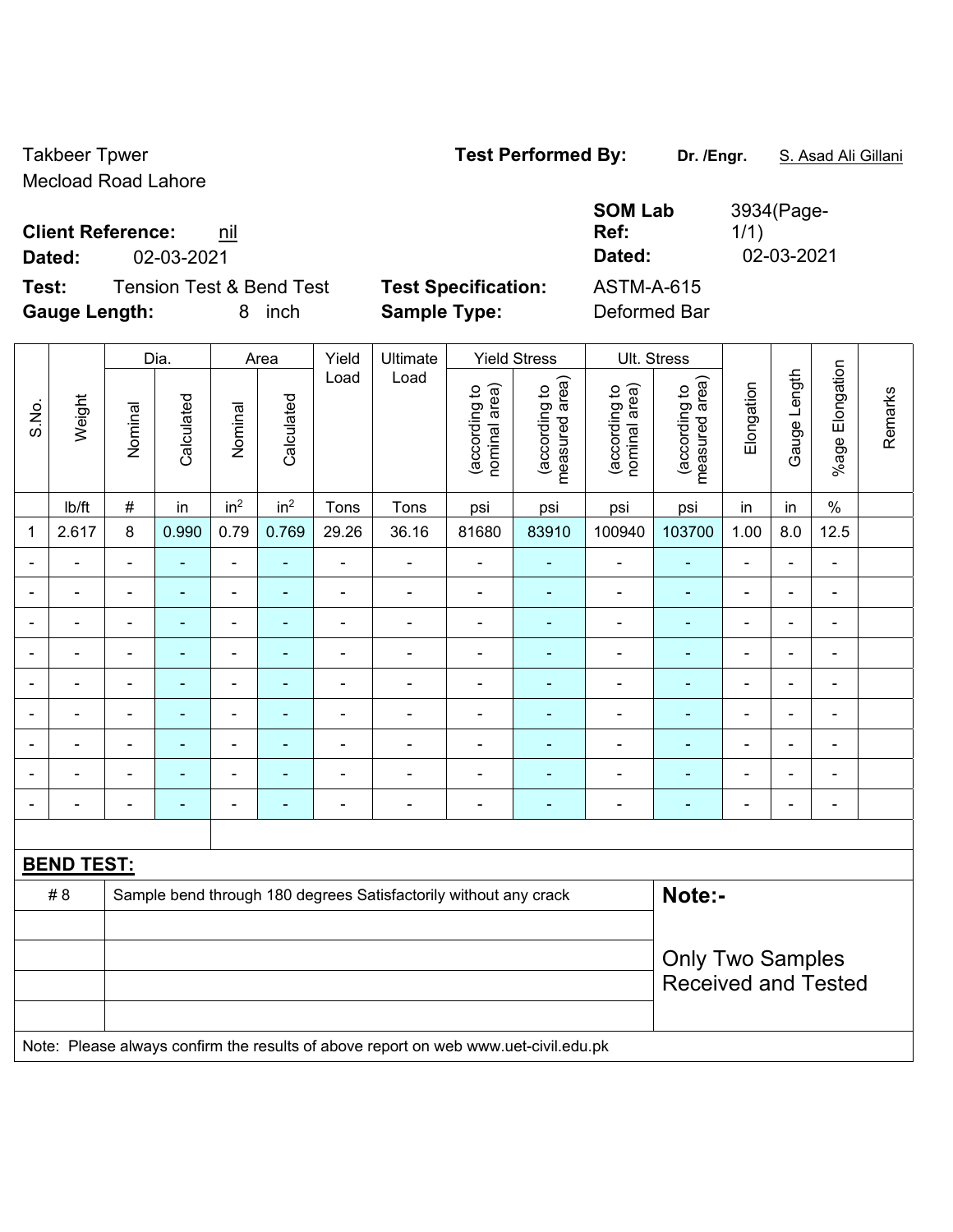Hafiz Ozair Ahmad **Test Performed By:** Dr. /Engr. **S. Asad Ali Gillani** Deputy Director (QCD), WASA, LDA, Lahore

| <b>Client Reference:</b> | QCD/266-67 | Ref:   | 1/1)       |
|--------------------------|------------|--------|------------|
| Dated:                   | 12-02-2021 | Dated: | 17-02-2021 |

**Test:** Tension Test & Bend Test **Test Specification:** ASTM-A-615 **Guage Length:** 8 inch **Sample Type:** Deformed Bar

**SOM Lab Ref:**  3870(Page- $1/1)$ 

|                |                   | Yield                                          |       |                 |                                                                  |                                 |                                                                                     |                                 |                          |                |                       |                            |                |                |  |  |
|----------------|-------------------|------------------------------------------------|-------|-----------------|------------------------------------------------------------------|---------------------------------|-------------------------------------------------------------------------------------|---------------------------------|--------------------------|----------------|-----------------------|----------------------------|----------------|----------------|--|--|
|                |                   |                                                | Dia.  |                 | Area                                                             |                                 | Ultimate                                                                            |                                 | <b>Yield Stress</b>      | Ult. Stress    |                       |                            |                |                |  |  |
| S.No.          | Weight            | Calculated<br>Calculated<br>Nominal<br>Nominal | Load  | Load            | nominal area)<br>(according to                                   | (according to<br>measured area) | nominal area)<br>(according to                                                      | (according to<br>measured area) | Elongation               | Gauge Length   | Elongation<br>$%$ age | Remarks                    |                |                |  |  |
|                | Ib/ft             | $\#$                                           | in    | in <sup>2</sup> | in <sup>2</sup>                                                  | Tons                            | Tons                                                                                | psi                             | psi                      | psi            | psi                   | in                         | in             | $\frac{0}{0}$  |  |  |
| $\mathbf 1$    | 2.638             | 8                                              | 0.993 | 0.79            | 0.775                                                            | 28.41                           | 35.02                                                                               | 79310                           | 80850                    | 97750          | 99650                 | 1.00                       | 8.0            | 12.5           |  |  |
| $\overline{2}$ | 2.644             | 8                                              | 0.995 | 0.79            | 0.777                                                            | 29.36                           | 36.09                                                                               | 81960                           | 83330                    | 100740         | 102430                | 1.20                       | 8.0            | 15.0           |  |  |
| 3              | 1.517             | $6\phantom{1}$                                 | 0.754 | 0.44            | 0.446                                                            | 15.31                           | 19.32                                                                               | 76750                           | 75710                    | 96830          | 95520                 | 1.00                       | 8.0            | 12.5           |  |  |
| 4              | 1.497             | $6\phantom{1}$                                 | 0.748 | 0.44            | 0.440                                                            | 15.24                           | 19.37                                                                               | 76390                           | 76390                    | 97080          | 97080                 | 1.00                       | 8.0            | 12.5           |  |  |
| 5              | 0.668             | $\overline{4}$                                 | 0.500 | 0.20            | 0.196                                                            | 7.54                            | 9.38                                                                                | 83180                           | 84880                    | 103420         | 105530                | 1.10                       | 8.0            | 13.8           |  |  |
| 6              | 0.673             | $\overline{4}$                                 | 0.502 | 0.20            | 0.198                                                            | 7.46                            | 9.28                                                                                | 82290                           | 83120                    | 102290         | 103330                | 1.20                       | 8.0            | 15.0           |  |  |
|                |                   |                                                |       | ä,              |                                                                  |                                 | ÷,                                                                                  |                                 |                          |                | $\blacksquare$        |                            |                |                |  |  |
|                |                   |                                                |       |                 |                                                                  |                                 | ÷                                                                                   |                                 |                          |                |                       |                            |                |                |  |  |
|                |                   | $\blacksquare$                                 |       | ۰               |                                                                  |                                 | $\blacksquare$                                                                      | $\blacksquare$                  | $\blacksquare$           |                |                       |                            | $\blacksquare$ | $\blacksquare$ |  |  |
|                |                   | $\blacksquare$                                 |       | ۰               | $\overline{a}$                                                   |                                 | ÷                                                                                   | $\blacksquare$                  | $\overline{\phantom{0}}$ | $\blacksquare$ | ٠                     |                            |                | $\blacksquare$ |  |  |
|                |                   |                                                |       |                 |                                                                  |                                 |                                                                                     |                                 |                          |                |                       |                            |                |                |  |  |
|                | <b>BEND TEST:</b> |                                                |       |                 |                                                                  |                                 |                                                                                     |                                 |                          |                |                       |                            |                |                |  |  |
|                | #8                |                                                |       |                 |                                                                  |                                 | Sample bend through 180 degrees Satisfactorily without any crack                    |                                 |                          |                | Note:-                |                            |                |                |  |  |
|                | #6                |                                                |       |                 |                                                                  |                                 | Sample bend through 180 degrees Satisfactorily without any crack                    |                                 |                          |                |                       |                            |                |                |  |  |
|                | #4                |                                                |       |                 | Sample bend through 180 degrees Satisfactorily without any crack |                                 | <b>Only Nine Samples</b>                                                            |                                 |                          |                |                       |                            |                |                |  |  |
|                |                   |                                                |       |                 |                                                                  |                                 |                                                                                     |                                 |                          |                |                       | <b>Received and Tested</b> |                |                |  |  |
|                |                   |                                                |       |                 |                                                                  |                                 |                                                                                     |                                 |                          |                |                       |                            |                |                |  |  |
|                |                   |                                                |       |                 |                                                                  |                                 | Note: Please always confirm the results of above report on web www.uet-civil.edu.pk |                                 |                          |                |                       |                            |                |                |  |  |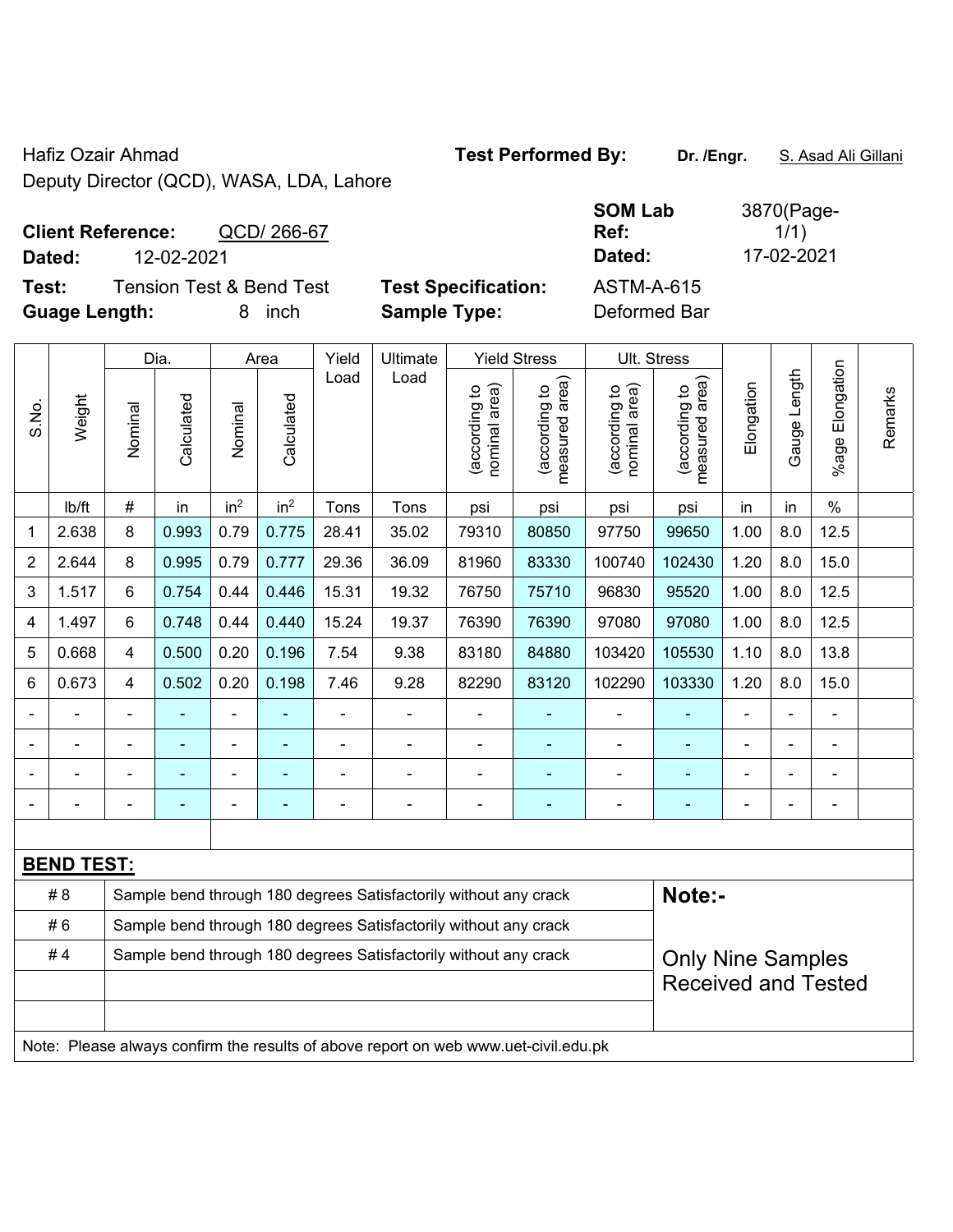Assistant Engineer Bridges **Test Performed By:** Dr. /Engr. **S. Asad Ali Gillani** Pakistan Railways Sukkaur

**Client Reference:** 56/W/326/2015/Loose=A

**Dated:** 16-02-2021 **Dated:** 17-02-2021

**Test:** Tension Test **Test Specification:** 

**Gauge Length:** 8 inch **Sample Type:** Deformed Bar

| <b>SOM Lab</b>    | 3871(Page- |
|-------------------|------------|
| Ref:              | 1/1)       |
| Dated:            | 17-02-2021 |
| <b>ASTM-A-615</b> |            |
|                   |            |

|                |                          |                | Dia.                   |                 | Area            |                | Yield<br>Ultimate                                                                   |                                | <b>Yield Stress</b>             |                                | Ult. Stress                     |                |                |                         |         |
|----------------|--------------------------|----------------|------------------------|-----------------|-----------------|----------------|-------------------------------------------------------------------------------------|--------------------------------|---------------------------------|--------------------------------|---------------------------------|----------------|----------------|-------------------------|---------|
| S.No.          | Weight                   | Nominal        | Calculated             | Nominal         | Calculated      | Load           | Load                                                                                | nominal area)<br>(according to | (according to<br>measured area) | nominal area)<br>(according to | (according to<br>measured area) | Elongation     | Gauge Length   | Elongation<br>$%$ age I | Remarks |
|                | lb/ft                    | $\#$           | in                     | in <sup>2</sup> | in <sup>2</sup> | Tons           | Tons                                                                                | psi                            | psi                             | psi                            | psi                             | in             | in             | $\frac{0}{0}$           |         |
| 1              | 1.450                    | $6\phantom{1}$ | 0.736                  | 0.44            | 0.426           | 14.42          | 21.00                                                                               | 72300                          | 74680                           | 105260                         | 108720                          | 1.00           | 8.0            | 12.5                    |         |
| $\overline{2}$ | 1.442                    | 6              | 0.735                  | 0.44            | 0.424           | 14.02          | 20.61                                                                               | 70260                          | 72910                           | 103310                         | 107210                          | 1.10           | 8.0            | 13.8                    |         |
| 3              | 1.044                    | 5              | 0.625                  | 0.31            | 0.307           | 10.27          | 12.97                                                                               | 73030                          | 73750                           | 92250                          | 93150                           | 1.40           | 8.0            | 17.5                    |         |
| 4              | 1.049                    | 5              | 0.626                  | 0.31            | 0.308           | 10.11          | 13.32                                                                               | 71940                          | 72410                           | 94790                          | 95400                           | 1.20           | 8.0            | 15.0                    |         |
| 5              | 0.682                    | $\overline{4}$ | 0.505                  | 0.20            | 0.200           | 6.14           | 8.77                                                                                | 67670                          | 67670                           | 96670                          | 96670                           | 1.60           | 8.0            | 20.0                    |         |
| 6              | 0.680                    | $\overline{4}$ | 0.505                  | 0.20            | 0.200           | 6.03           | 8.77                                                                                | 66550                          | 66550                           | 96670                          | 96670                           | 1.60           | 8.0            | 20.0                    |         |
| $\blacksquare$ | $\blacksquare$           | $\blacksquare$ | $\blacksquare$         | $\blacksquare$  |                 | $\blacksquare$ | $\blacksquare$                                                                      | $\blacksquare$                 | $\blacksquare$                  | $\overline{\phantom{a}}$       | $\blacksquare$                  | $\blacksquare$ | $\blacksquare$ | ä,                      |         |
| $\blacksquare$ | $\overline{\phantom{0}}$ | $\blacksquare$ | $\frac{1}{2}$          | ä,              | ÷               | ä,             | $\blacksquare$                                                                      | $\blacksquare$                 | $\blacksquare$                  | ä,                             | ÷                               | $\blacksquare$ | $\blacksquare$ | $\blacksquare$          |         |
|                |                          |                | L,                     | ä,              |                 | ä,             | $\blacksquare$                                                                      | $\blacksquare$                 | $\blacksquare$                  | ä,                             | ÷,                              |                |                | $\blacksquare$          |         |
|                |                          |                |                        |                 | $\blacksquare$  | $\blacksquare$ | $\blacksquare$                                                                      |                                | ٠                               | -                              | ٠                               |                |                | $\blacksquare$          |         |
|                |                          |                |                        |                 |                 |                |                                                                                     |                                |                                 |                                |                                 |                |                |                         |         |
|                | <b>BEND TEST:</b>        |                |                        |                 |                 |                |                                                                                     |                                |                                 |                                |                                 |                |                |                         |         |
|                |                          |                | No Bend test performed |                 |                 |                |                                                                                     |                                |                                 |                                | Note:-                          |                |                |                         |         |
|                |                          |                |                        |                 |                 |                |                                                                                     |                                |                                 |                                |                                 |                |                |                         |         |
|                |                          |                |                        |                 |                 |                | <b>Only Six Samples</b>                                                             |                                |                                 |                                |                                 |                |                |                         |         |
|                |                          |                |                        |                 |                 |                |                                                                                     |                                |                                 |                                | <b>Received and Tested</b>      |                |                |                         |         |
|                |                          |                |                        |                 |                 |                | Note: Please always confirm the results of above report on web www.uet-civil.edu.pk |                                |                                 |                                |                                 |                |                |                         |         |